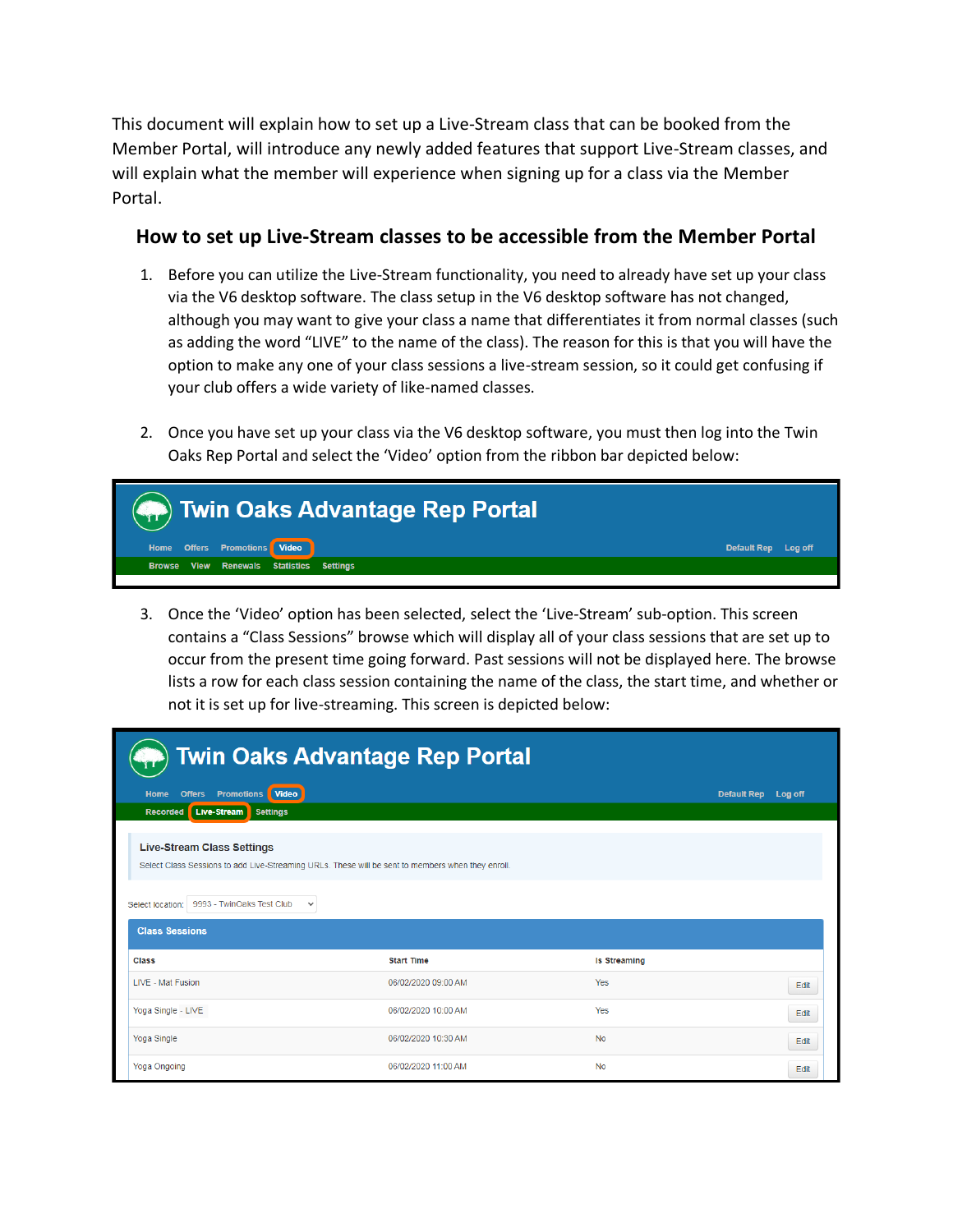4. Use the 'Edit' option to turn Live-Streaming on/off. When the 'Edit' button is selected, a form will appear containing a field for the Meeting URL. This form is depicted below:

| Yoga Single - LIVE                                                                    |  |
|---------------------------------------------------------------------------------------|--|
| To enable Live-Streaming for this class, enter the Meeting URL<br>https://youtube.com |  |
| <b>Save</b><br>Close                                                                  |  |

- 5. The Meeting URL is the URL provided by the website that is hosting the Live-Stream. When entering the Meeting URL, be sure that you enter the exact URL provided by the website that is hosting the Live-Stream. The best way to do this is to copy the URL provided by the website that is hosting the Live-Stream and paste it into the field. Once you have added the URL, select the 'Save' button to turn on Live-Streaming. If you'd like to disable the Live-Streaming on a session, simply edit that session, delete the URL, and then save. The presence of a URL is what tells the system that the class session is a Live-Stream class session. Once the Meeting URL has been added to a session, the setup is complete (you can see how this will appear in the Member Portal further down in this document).
- 6. Below are important notes that pertain to the setup and functionality of Live-Stream classes:
	- **NOTE – This should be set up before allowing anyone to enroll into the class. The Live-Stream link is emailed to the member upon signing up for the class, so any member who is enrolled in the class prior to making it a Live-Stream class will not receive the Live-Stream link.**
	- **NOTE – The Live-Stream link will only be emailed to members who sign up online. This is not a feature that will be available to members who sign up for the class inside the club via the V6 Desktop Software.**
	- **NOTE – The Live-Stream link will not work until the day of the class session. If the member tries to use it before the day of the session, they will be prompted with a message in the Member Portal stating that they cannot complete the class before the day of the class.**
	- **NOTE – If you set this up for an ongoing class, the member will only receive one email containing the Live-Stream Link. That link will work for any session in that ongoing class, but you would have to set up the Meeting URL for each individual session within the ongoing class. This means that adding a URL to one session of an ongoing class will not add it to all the sessions within the class. If the Meeting URL is different for each**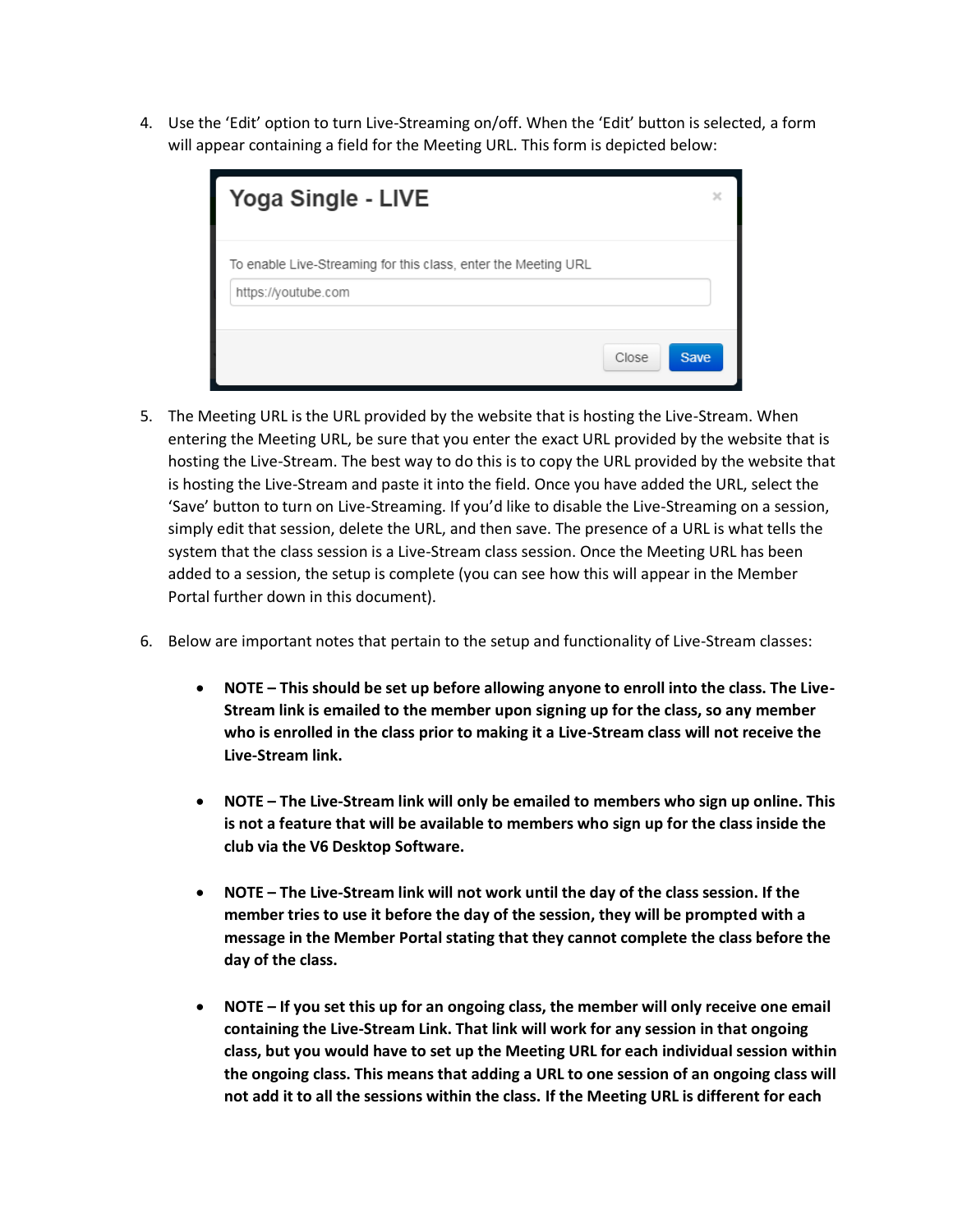**session within the Ongoing class, the single Live-Stream link will still work – it will use the Meeting URL for the current day's class session.**

• **NOTE – Twin Oaks has no connection with the 3rd party website that you choose to host your Live-Stream, so it is up to you to find a provider that suits your needs.**

## **Newly added feature that supports Live-Stream classes**

1. There is another feature that has been added which gives you the ability to have the system create a usage record anytime a Live-Stream class is "attended". You may enable this feature by accessing the 'Video' option in Rep Portal, then selecting the 'Settings' sub-option. This will load the 'Video Settings' screen which contains the flag that controls this feature. This screen is depicted below:

| <b>Twin Oaks Advantage Rep Portal</b>                                         |  |  |  |
|-------------------------------------------------------------------------------|--|--|--|
| <b>Promotions</b><br><b>Offers</b><br><b>Video</b><br><b>Home</b>             |  |  |  |
| <b>Recorded</b><br><b>Live-Stream</b><br><b>Settings</b>                      |  |  |  |
| 9993 - TwinOaks Test Club<br>Select location:<br>✓                            |  |  |  |
| <b>Video Settings</b><br>Settings for videos available on your Client Portal  |  |  |  |
| O Create a usage record when clients view a video online.                     |  |  |  |
| <b>Save</b>                                                                   |  |  |  |
|                                                                               |  |  |  |
| © Copyright 2020 by Twin Oaks Software Development, Inc. All Rights Reserved. |  |  |  |

## **What the Member Will Experience**